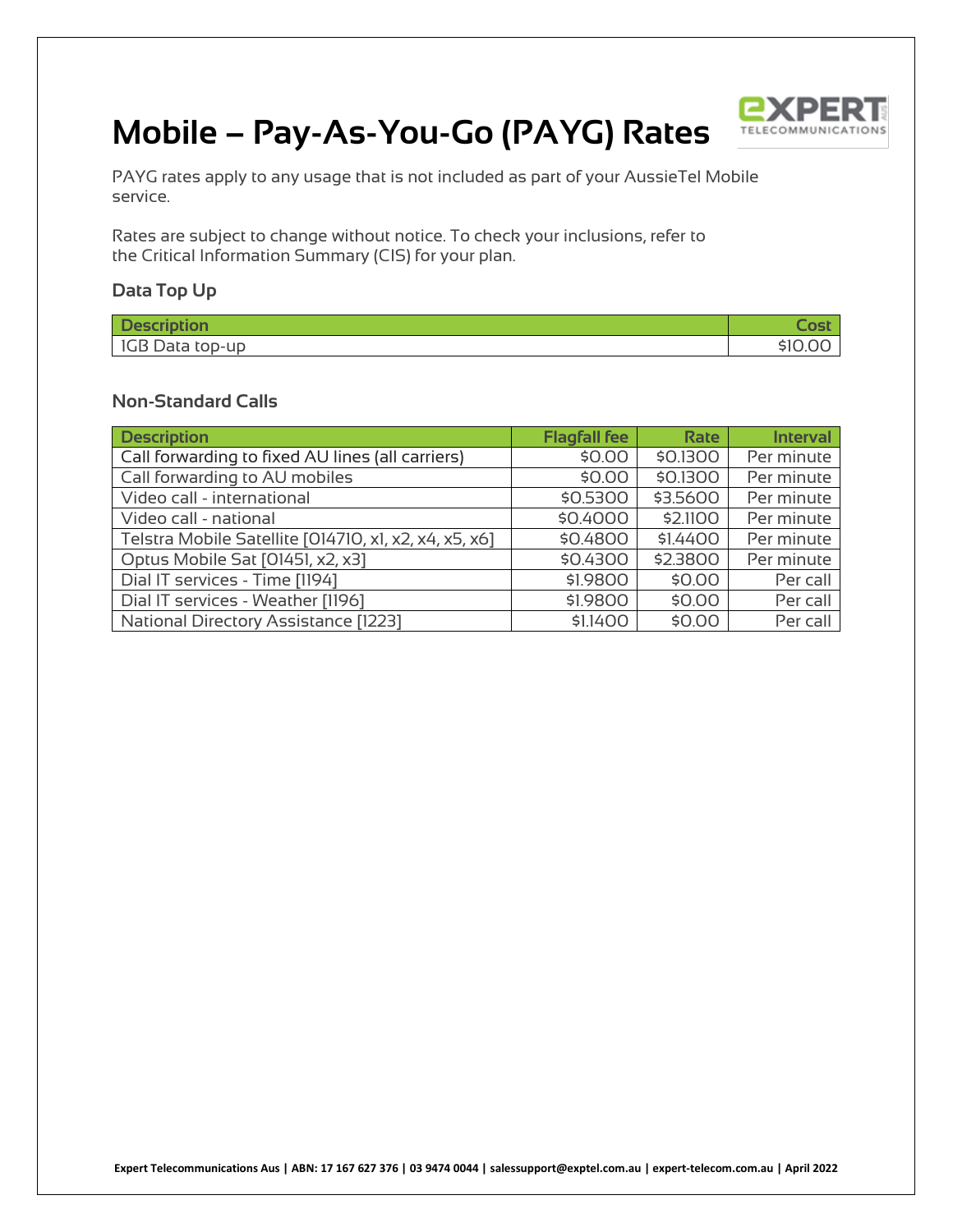## **Non-Standard SMS**

| <b>Description</b>                            | Cost     | <b>Interval</b> |
|-----------------------------------------------|----------|-----------------|
| SMS to all International                      | \$0.3300 | Per SMS         |
| SMS to 13/1300                                | \$0.0900 | Per SMS         |
| SMS to 08/1800                                | \$0.0900 | Per SMS         |
| SMS for iPhone message set up [+447786205094] | \$0.1300 | Per SMS         |

## **Non-Standard MMS**

| <b>Description</b>                  | Cost     | <b>Interval</b> |
|-------------------------------------|----------|-----------------|
| To all national (video MMS)         | \$0.4000 | Per MMS         |
| To all international (standard MMS) | \$0,6600 | Per MMS         |
| To all international (video MMS)    | \$0.9200 | Per MMS         |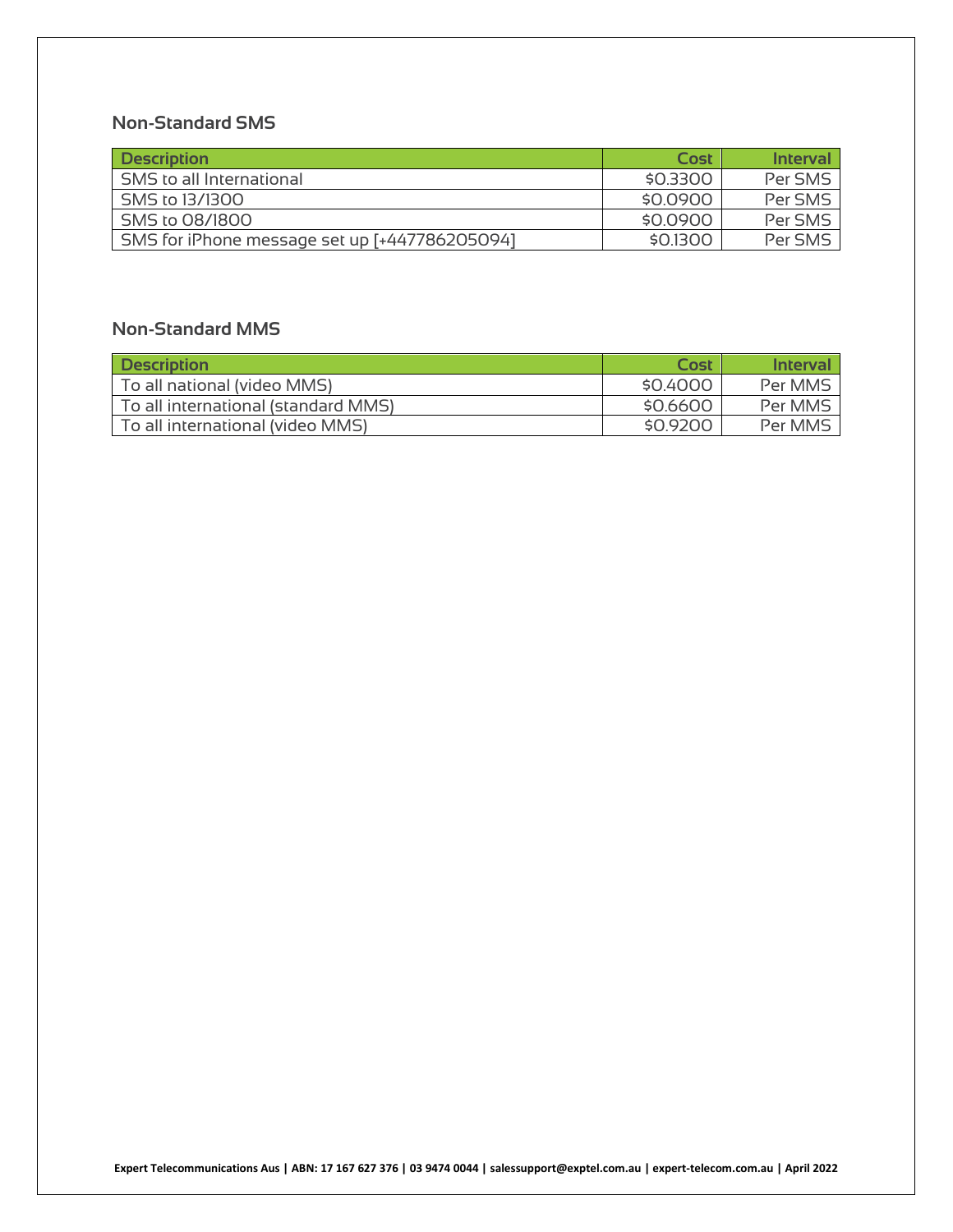#### **International Call Rates**

International call rates apply to all international calls which are not included in your plan and are charged on a pay-as-you-go (PAYG) basis, billed per minute. Cost (per minute) to international destinations are for both landline and mobile phones, unless otherwise stated.

| <b>International Destination</b> | <b>Cost (per minute)</b> |
|----------------------------------|--------------------------|
| Afghanistan                      | \$1.37                   |
| Albania                          | \$0.76                   |
| Algeria                          | \$1.37                   |
| American Samoa                   | \$1.94                   |
| Andorra                          | \$0.49                   |
| Angola                           | \$0.84                   |
| Anguilla                         | \$0.95                   |
| Antarctica                       | \$5.17                   |
| Antigua & Barbuda                | \$0.83                   |
| Argentina                        | \$0.45                   |
| Argentina (mobile)               | \$0.90                   |
| Armenia                          | \$0.85                   |
| Aruba                            | \$0.68                   |
| <b>Ascension Island</b>          | \$6.25                   |
| Austria                          | \$0.53                   |
| Austria (mobile)                 | \$1.06                   |
| Azerbaijan                       | \$0.85                   |
| <b>Bahamas</b>                   | \$0.57                   |
| Bahrain                          | \$0.82                   |
| Bangladesh                       | \$0.69                   |
| Bangladesh (mobile)              | \$0.93                   |
| <b>Barbados</b>                  | \$0.74                   |
| <b>Belarus</b>                   | \$1.23                   |
| Belgium                          | \$0.44                   |
| Belgium (mobile)                 | \$0.98                   |
| <b>Belize</b>                    | \$1.83                   |
| <b>Benin</b>                     | \$2.78                   |
| Bermuda                          | \$0.57                   |
| <b>Bhutan</b>                    | \$1.24                   |
| <b>Bolivia</b>                   | \$0.74                   |
| Bosnia and Herzegovina           | \$0.86                   |
| Bosnia-Herzegovina Mobile        | \$1.24                   |
| Botswana                         | \$0.91                   |
| <b>Brazil</b>                    | \$0.50                   |
| Brazil (mobile)                  | \$0.91                   |
| <b>Brunei</b>                    | \$0.52                   |
| <b>Bulgaria</b>                  | \$1.05                   |
| <b>Burkina Faso</b>              | \$2.78                   |
| Burundi                          | \$2.78                   |
| Cabo Verde                       | \$2.78                   |
| Cambodia                         | \$0.81                   |
| Cambodia (mobile)                | \$0.88                   |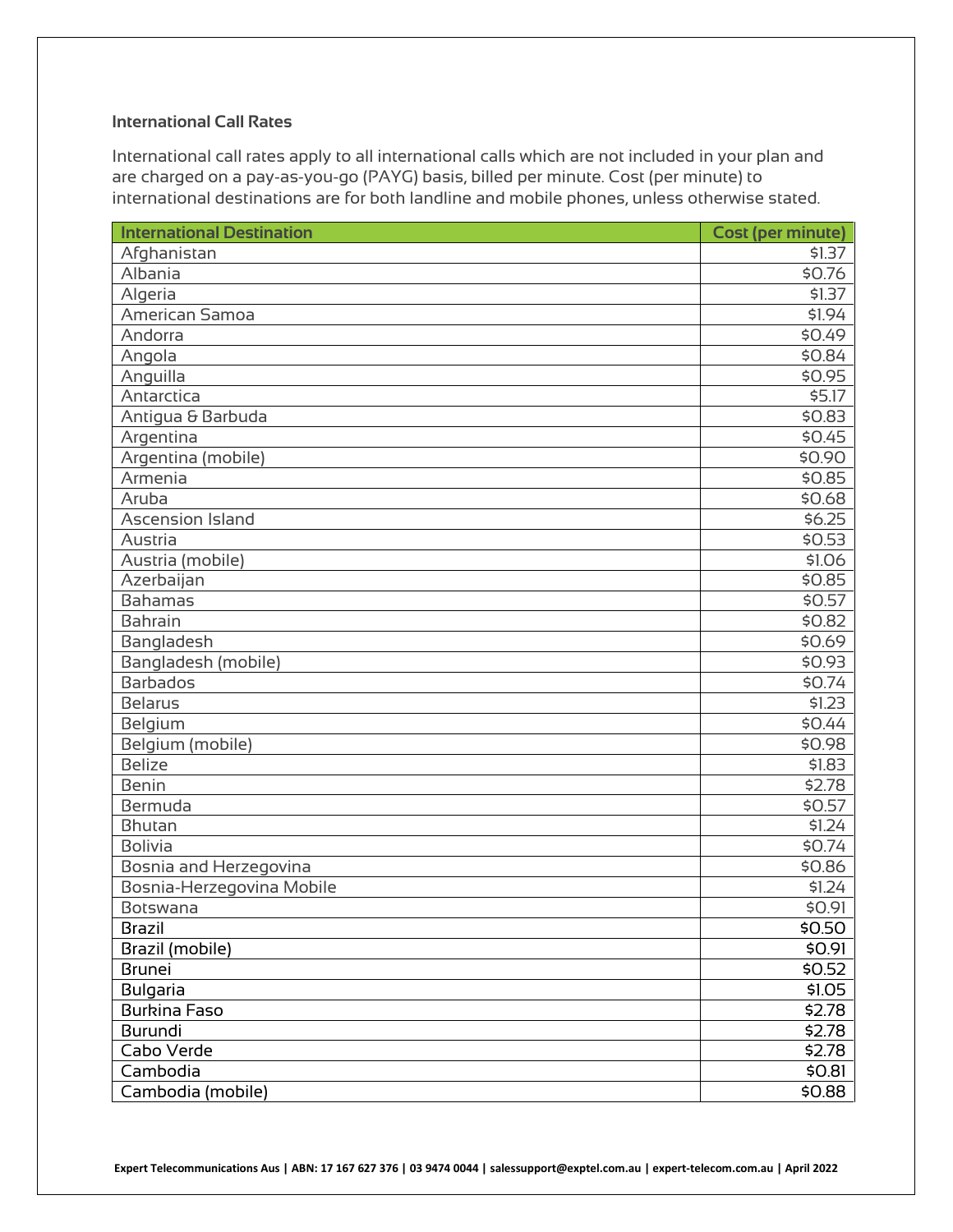| <b>International Destination</b>          | <b>Cost (per minute)</b> |
|-------------------------------------------|--------------------------|
| Cameroon                                  | \$1.37                   |
| Canada                                    | \$0.44                   |
| Cayman Islands                            | \$0.72                   |
| <b>Central African Republic</b>           | \$3.51                   |
| Chad                                      | \$2.07                   |
| Chile                                     | \$0.41                   |
| Chile (mobile)                            | \$0.89                   |
| China                                     | \$0.26                   |
| China (mobile)                            | \$0.26                   |
| Colombia                                  | \$0.74                   |
| Comoro Islands                            | \$1.09                   |
| Congo (formerly Zaire)                    | \$1.62                   |
| Congo Democratic Republic                 | \$1.38                   |
| Cook Islands                              | 52.72                    |
| Costa Rica                                | \$0.56                   |
| Côte d'Ivoire                             | \$3.66                   |
| Croatia                                   | \$0.65                   |
| Croatia (mobile)                          | \$1.51                   |
| Cuba                                      | \$2.75                   |
| Cyprus                                    | \$0.53                   |
| Cyprus (mobile)                           | \$0.66                   |
| <b>Czech Republic</b>                     | \$0.59                   |
| <b>Czech Republic Mobile</b>              | \$0.91                   |
| <b>Denmark</b>                            | \$0.44                   |
| Denmark (mobile)                          | \$0.97                   |
| Diego Garcia                              | \$4.24                   |
| Djibouti                                  | \$1.37                   |
| Dominica                                  | \$2.75                   |
| Dominican Republic                        | \$0.57                   |
| <b>East Timor</b>                         | \$4.56                   |
| Ecuador                                   | \$0.74                   |
| Egypt                                     | \$0.80                   |
| <b>Egypt Mobile</b>                       | \$0.88                   |
| El Salvador                               | \$0.73                   |
| <b>Equatorial Guinea</b>                  | \$1.55                   |
| Eritrea                                   | \$1.37                   |
| Estonia                                   | \$2.37                   |
| Ethiopia                                  | \$1.37                   |
| Falkland Islands (Malvinas)               | \$5.86                   |
| Faroe Islands                             | \$1.37                   |
| Fiji                                      | \$0.96                   |
| Fiji (mobile)                             | \$1.24                   |
| Finland                                   | \$0.50                   |
| Finland (mobile)                          | \$1.64                   |
| Former Yugoslav Rep of Macedonia          | \$0.76                   |
| Former Yugoslav Rep of Macedonia (mobile) | \$1.31                   |
| France                                    | \$0.41                   |
| France (mobile)                           | \$0.76                   |

**Expert Telecommunications Aus | ABN: 17 167 627 376 | 03 9474 0044 | salessupport@exptel.com.au | expert-telecom.com.au | April 2022**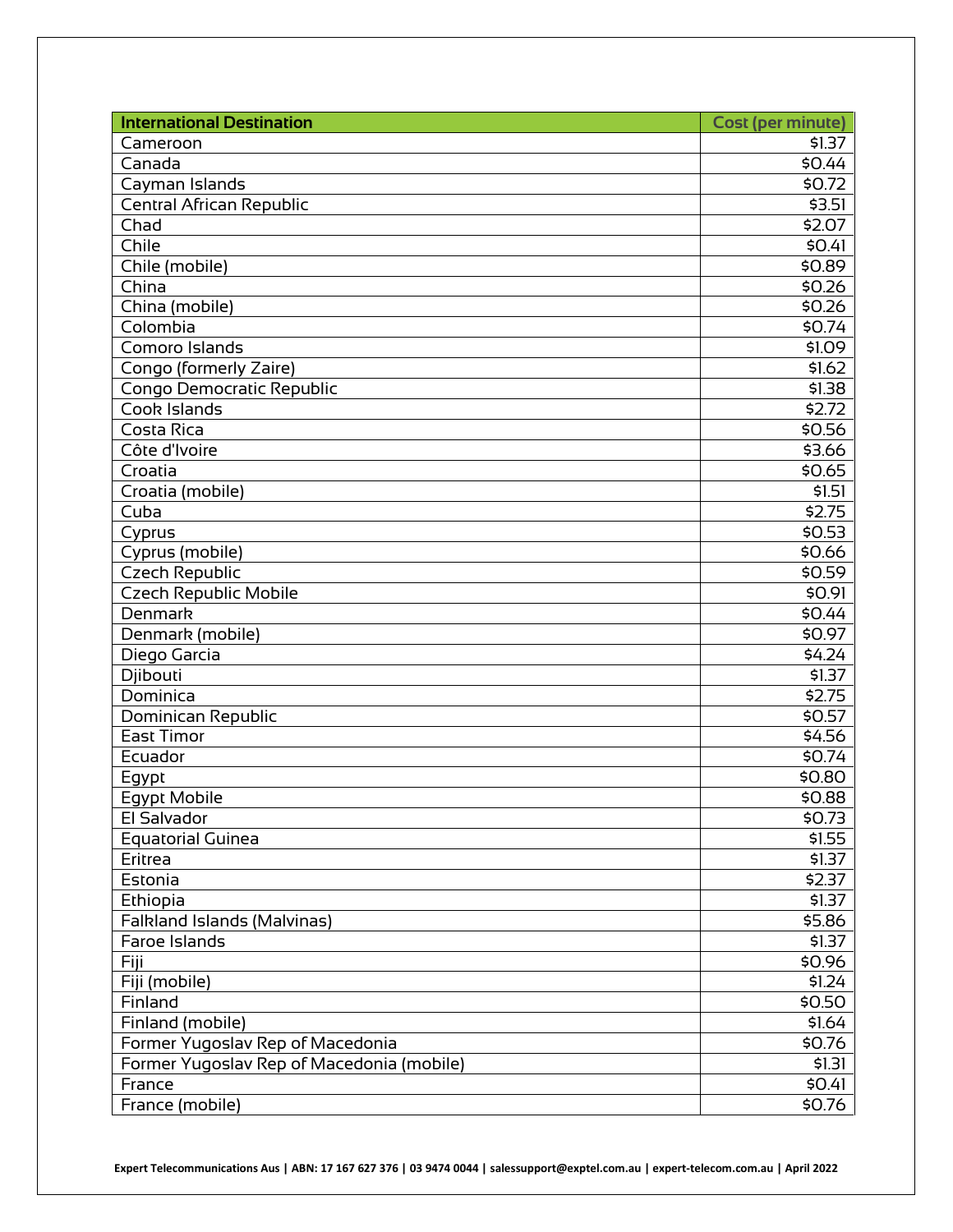| <b>International Destination</b>    | <b>Cost (per minute)</b> |
|-------------------------------------|--------------------------|
| French Guiana                       | \$0.85                   |
| French Polynesia                    | \$0.90                   |
| Gabon                               | \$2.78                   |
| Gambia                              | \$6.46                   |
| Georgia                             | \$0.85                   |
| Germany                             | \$0.26                   |
| Germany (mobile)                    | \$0.62                   |
| Ghana                               | \$0.90                   |
| Gibraltar                           | \$1.51                   |
| <b>GLOBAL NWK ONAIR AIRCRAFTS</b>   | \$17.52                  |
| Globalstar                          | \$17.52                  |
| Greece                              | \$0.44                   |
| Greece (mobile)                     | \$1.20                   |
| Greenland                           | \$1.37                   |
| Grenada & Carriacou                 | \$1.83                   |
| Guadeloupe                          | \$0.89                   |
| Guam                                | \$0.86                   |
| Guantanamo                          | \$3.45                   |
| Guatemala                           | \$0.74                   |
| Guinea                              | \$2.78                   |
| Guinea Bissau                       | \$2.37                   |
| Guyana                              | \$1.36                   |
| Haiti                               | \$1.07                   |
| Holy See (Vatican City State)       | \$0.49                   |
| Honduras                            | \$1.22                   |
| Hong Kong                           | \$0.26                   |
| Hong Kong (mobile)                  | \$0.26                   |
| Hungary                             | \$0.52                   |
| Hungary (mobile)                    | \$1.01                   |
| Iceland                             | \$0.98                   |
| India                               | \$0.49                   |
| India (mobile)                      | \$0.47                   |
| Indonesia                           | \$0.62                   |
| Indonesia (mobile)                  | \$0.78                   |
| Inmarsat - BGAN                     | \$33.71                  |
| Inmarsat Aero - Atlantic Ocean West | \$15.56                  |
| Inmarsat B                          | \$7.96                   |
| Inmarsat B - Single Num Access Code | \$33.71                  |
| Inmarsat GAN ISDN                   | \$16.90                  |
| Inmarsat M                          | \$4.57                   |
| Inmarsat Mini M                     | \$3.83                   |
| Iran                                | \$0.63                   |
| Iran (mobile)                       | \$0.52                   |
| Iraq                                | \$0.93                   |
| Ireland                             | \$0.43                   |
| Ireland (mobile)                    | \$0.95                   |
| <b>Iridium Satellite</b>            | \$6.20                   |
| Israel                              | \$0.45                   |

**Expert Telecommunications Aus | ABN: 17 167 627 376 | 03 9474 0044 | salessupport@exptel.com.au | expert-telecom.com.au | April 2022**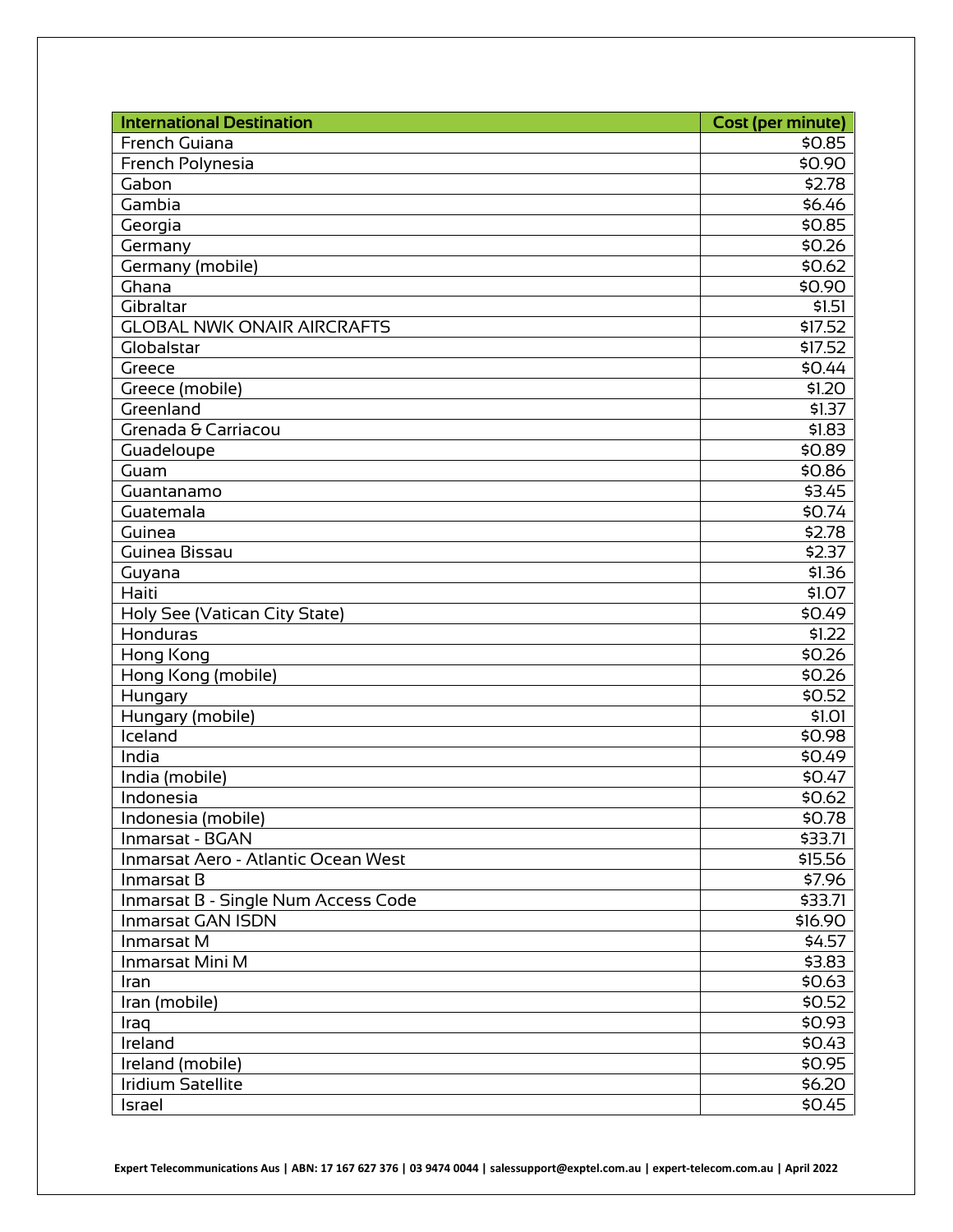| <b>International Destination</b> | <b>Cost (per minute)</b> |
|----------------------------------|--------------------------|
| Israel (mobile)                  | \$0.59                   |
| Italy                            | \$0.26                   |
| Italy (mobile)                   | \$0.67                   |
| Jamaica                          | \$0.88                   |
| Japan                            | \$0.48                   |
| Japan (mobile)                   | \$0.77                   |
| Jordan                           | \$0.71                   |
| Jordan (mobile)                  | \$0.89                   |
| Kazakhstan                       | \$0.85                   |
| Kenya                            | \$0.75                   |
| Kenya (mobile)                   | \$1.09                   |
| Kiribati                         | \$4.13                   |
| Kuwait                           | \$0.86                   |
| Kyrgyzstan                       | \$0.85                   |
| Laos                             | \$0.94                   |
| Latvia                           | \$2.13                   |
| Lebanon                          | \$0.63                   |
| Lebanon (mobile)                 | \$1.33                   |
| Lesotho                          | \$1.45                   |
| Liberia                          | \$1.59                   |
| Libya                            | \$1.39                   |
| Liechtenstein                    | \$0.50                   |
| Lithuania                        | \$2.11                   |
| Luxembourg                       | \$0.55                   |
| Macau                            | \$0.53                   |
| Madagascar                       | \$2.07                   |
| Malawi                           | \$1.00                   |
| Malaysia                         | \$0.28                   |
| Malaysia (mobile)                | \$0.28                   |
| Maldive Islands                  | \$2.82                   |
| Mali                             | \$1.20                   |
| Malta                            | \$0.70                   |
| Malta (mobile)                   | \$1.54                   |
| Marshall Islands                 | \$1.24                   |
| Martinique                       | \$0.91                   |
| Mauritania                       | \$2.78                   |
| <b>Mauritius</b>                 | \$0.82                   |
| Mayotte                          | \$1.51                   |
| <b>MCP Maritime Comms</b>        | \$17.52                  |
| Mexico                           | \$0.75                   |
| Micronesia (Federated States of) | \$1.90                   |
| Moldova                          | \$1.18                   |
| Monaco                           | \$0.74                   |
| Mongolia                         | \$1.46                   |
| Montenegro                       | \$1.18                   |
| Montserrat                       | \$0.99                   |
| Morocco                          | \$1.37                   |
| Mozambique                       | \$1.22                   |

**Expert Telecommunications Aus | ABN: 17 167 627 376 | 03 9474 0044 | salessupport@exptel.com.au | expert-telecom.com.au | April 2022**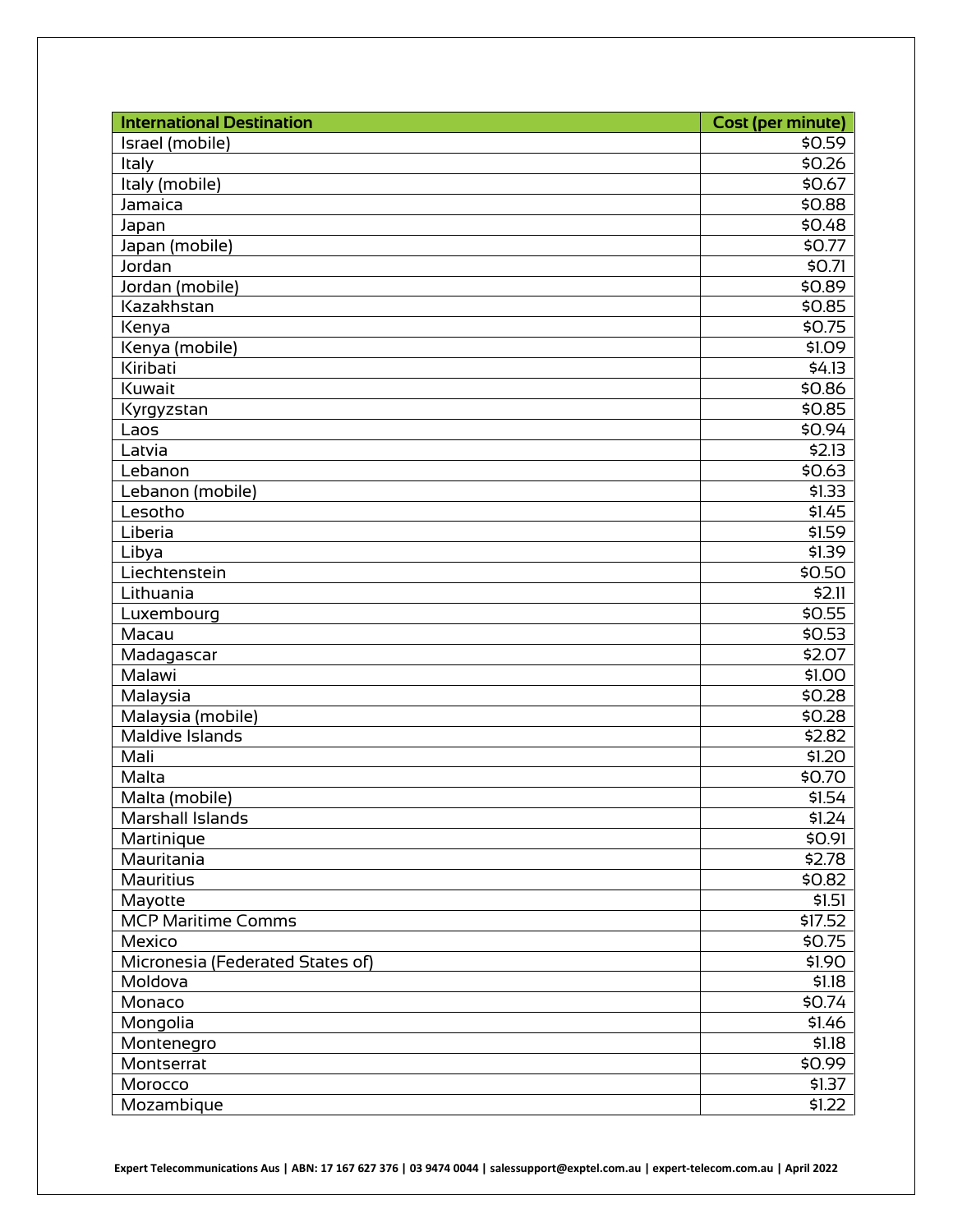| <b>International Destination</b>            | <b>Cost (per minute)</b> |
|---------------------------------------------|--------------------------|
| Myanmar (Burma)                             | \$1.24                   |
| Namibia                                     | \$0.83                   |
| Nauru                                       | \$3.12                   |
| Nepal                                       | \$0.96                   |
| Netherlands                                 | \$0.43                   |
| Netherlands (mobile)                        | \$1.00                   |
| Netherlands Antilles                        | \$0.73                   |
| New Caledonia                               | \$1.09                   |
| New Zealand                                 | \$0.26                   |
| New Zealand (mobile)                        | \$0.70                   |
| Nicaragua                                   | \$0.74                   |
| Niger                                       | \$1.34                   |
| Nigeria                                     | \$0.80                   |
| Niue                                        | \$5.60                   |
| Norfolk Island                              | \$4.87                   |
| North Korea                                 | \$5.36                   |
| Northern Mariana Islands                    | \$1.83                   |
| Norway                                      | 50.42                    |
| Norway (mobile)                             | \$0.96                   |
| Oman                                        | \$1.02                   |
| Pakistan                                    | \$0.72                   |
| Pakistan (mobile)                           | \$0.80                   |
| Palau                                       | \$2.69                   |
| Palestine                                   | \$0.52                   |
| Panama                                      | \$0.68                   |
| Papua New Guinea                            | \$2.23                   |
| Paraguay                                    | \$0.74                   |
| Peru                                        | \$0.58                   |
| Philippines                                 | \$0.46                   |
| Philippines (mobile)                        | \$0.60                   |
| $\overline{Pol}$ and                        | \$0.46                   |
| Poland (mobile)                             | \$1.01                   |
| Portugal                                    | \$0.46                   |
| Portugal (mobile)                           | \$1.72                   |
| <b>Puerto Rico</b>                          | \$0.48                   |
| Qatar                                       | \$1.30                   |
| Reunion Island                              | \$0.95                   |
| Romania                                     | \$0.64                   |
| Romania (mobile)                            | \$1.11                   |
| <b>Russian Federation</b>                   | \$3.50                   |
| <b>Russian Federation Mobile</b>            | \$0.70                   |
| Rwanda                                      | \$1.03                   |
| Saint Helena Ascension and Tristan da Cunha | \$18.04                  |
| <b>Saint Kitts and Nevis</b>                | \$1.83                   |
| Saint Lucia                                 | \$1.83                   |
| Saint Pierre and Miquelon                   | \$1.62                   |
| <b>Saint Vincent and The Grenadines</b>     | \$1.83                   |
| Samoa                                       | \$1.91                   |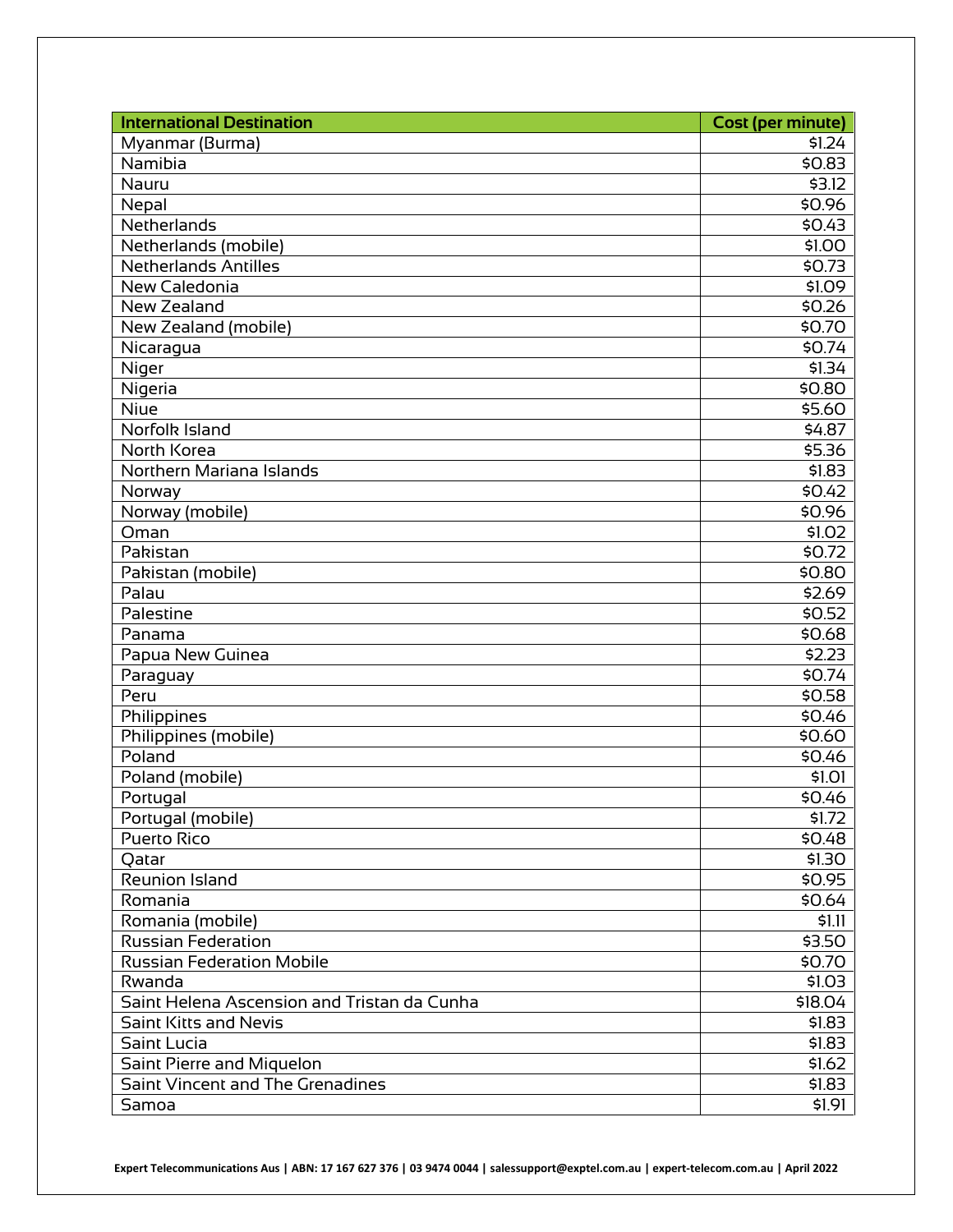| <b>International Destination</b>            | <b>Cost (per minute)</b> |
|---------------------------------------------|--------------------------|
| San Marino                                  | \$3.53                   |
| Sao Tome and Principe                       | \$5.60                   |
| Saudi Arabia                                | \$1.02                   |
| Saudi Arabia (mobile)                       | \$0.90                   |
| <b>Seanet Maritime</b>                      | \$17.52                  |
| Senegal                                     | \$1.37                   |
| Serbia                                      | \$0.55                   |
| Serbia (mobile)                             | \$1.25                   |
| Seychelles                                  | \$2.54                   |
| Sierra Leone                                | \$2.78                   |
| Singapore                                   | \$0.26                   |
| Singapore (mobile)                          | \$0.26                   |
| <b>Sint Maarten</b>                         | \$0.73                   |
| Slovakia                                    | \$0.56                   |
| Slovenia                                    | \$0.50                   |
| Solomon Islands                             | \$2.56                   |
| Solomon Islands Mobile                      | \$3.45                   |
| Somalia                                     | \$1.37                   |
| South Africa                                | \$0.52                   |
| South Africa (mobile)                       | \$1.06                   |
| South Korea                                 | \$0.44                   |
| South Korea (mobile)                        | \$0.55                   |
| South Sudan                                 | \$1.42                   |
| Spain                                       | \$0.43                   |
| Spain (mobile)                              | \$1.01                   |
| Sri Lanka                                   | \$0.79                   |
| Sri Lanka (mobile)                          | \$0.80                   |
| Sudan                                       | \$0.91                   |
| Suriname                                    | \$0.91                   |
| Swaziland                                   | \$1.09                   |
| Sweden                                      | \$0.43                   |
| Sweden (mobile)                             | \$0.98                   |
| Switzerland                                 | \$0.44                   |
| Switzerland (mobile)                        | \$1.64                   |
| Syria                                       | \$1.11                   |
| Taiwan                                      | \$0.41                   |
| Taiwan (mobile)                             | \$0.61                   |
| Tajikistan                                  | \$1.31                   |
| Tanzania                                    | \$1.34                   |
| Telespazio                                  | \$17.52                  |
| Thailand                                    | \$0.30                   |
| <b>Thuraya Satellite Telecommunications</b> | \$7.54                   |
| Togo                                        | \$1.23                   |
| Tokelau                                     | \$5.60                   |
| Tonga                                       | \$1.94                   |
| <b>Trinidad and Tobago</b>                  | \$2.75                   |
| Tunisia                                     | \$2.33                   |
| Turkey                                      | \$0.61                   |